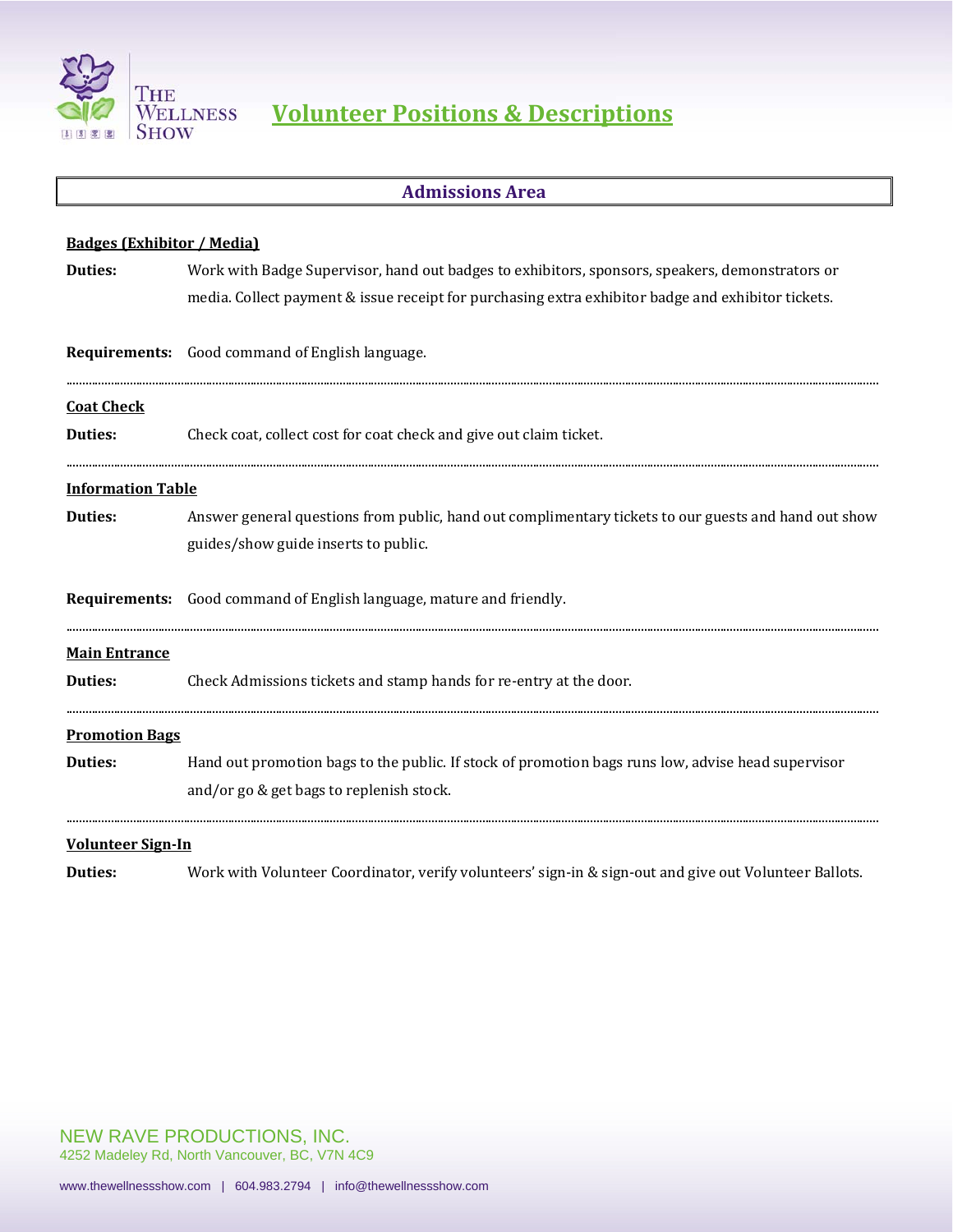

# **Assistant Audio/Visual Equipment Duties:** Assist A/V Equipment Coordinator to set-up, monitor and troubleshoot audio-visual equipment (soundboard & microphones) at cooking stage, seminar rooms, demonstration stage and feature areas. **Requirements:** Little A/V experience required. Previous knowledge and use of audio equipment and ability to set-up & take-down audio-visual equipment is helpful but not mandatory. Mature, confident, ability to take direction easily and work with limited supervision. ................................................................................................................................................................................................................................................................ **Feature Areas Duties:** Work with Event Coordinator. Assist with activities in feature areas (could be crafts, game or sporting activity), set-up & take down of various activities, general clean up, hand out product samples when required, specific duties will be outlined on-site. ................................................................................................................................................................................................................................................................ **Seminar Room / Demonstration Stage / Workshop Stage & Activity Zone Duties:** Work with head supervisor. Crowd control, assist speaker when required, assist audio-visual person with set-up/take-down when required, direct public, answer questions from public, general clean-up between seminars/demonstrations. (Workshop Area) No oven or stovetop, however there will be cooking demos and volunteers may need to assist with prep, clean-up, handing out samples. We expect this area to be busy. **Requirements:** Strong and friendly personality and take direction easily. **............................................................................................................................................................................................................................... Bag Stuffer Duties:** Stuff promotion products / coupons into bags. **...............................................................................................................................................................................................................................**

NEW RAVE PRODUCTIONS, INC. 4252 Madeley Rd, North Vancouver, BC, V7N 4C9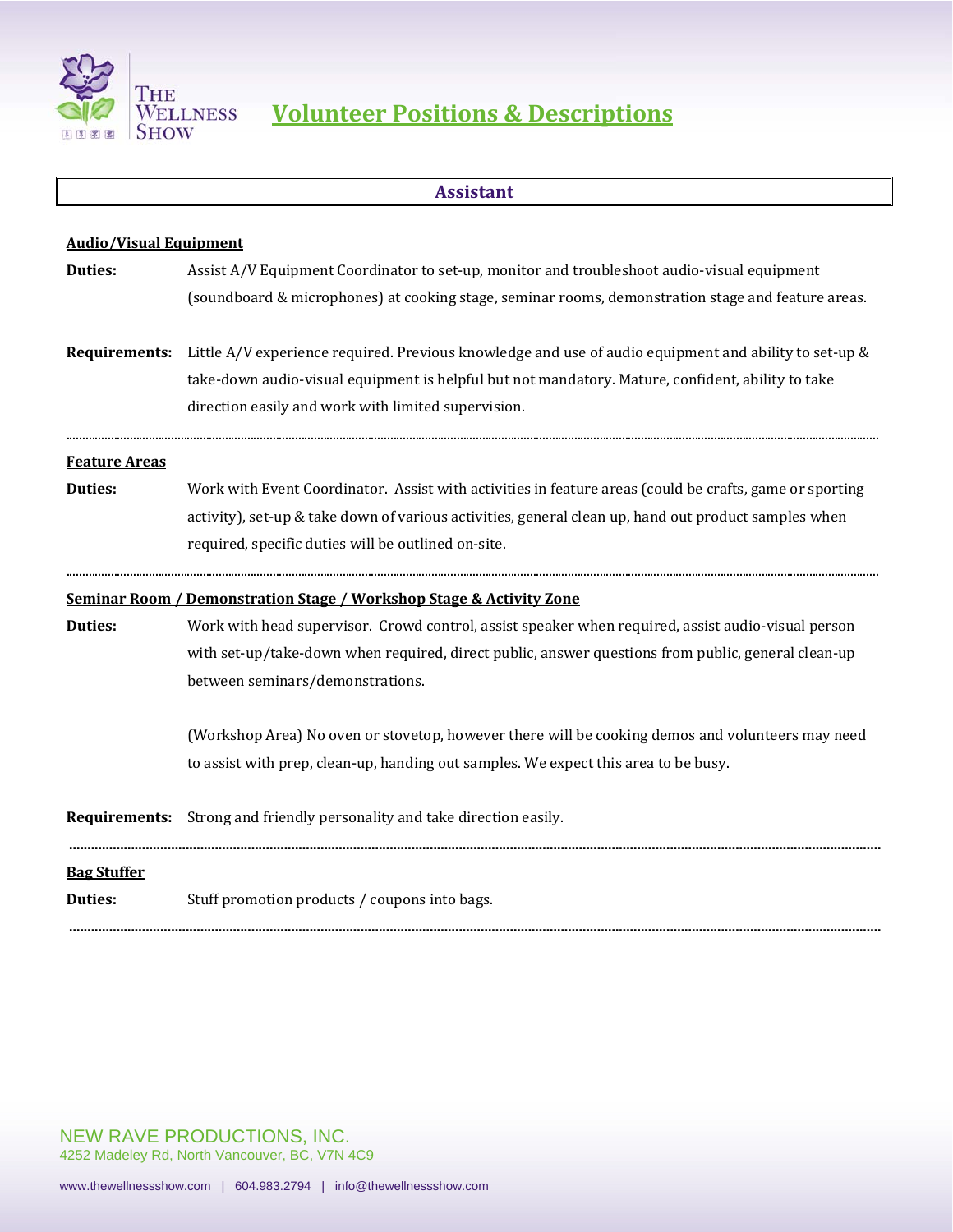

| <b>Cooking Stage</b> |                                                                                                                             |
|----------------------|-----------------------------------------------------------------------------------------------------------------------------|
| Duties:              | Work with Cooking Stage Supervisor. Assist chefs / demonstrators with food preparation (organizing                          |
|                      | ingredients, supplies, measuring, chopping, etc.) Crowd control; assist the MC and chefs when required.                     |
|                      | Answer general questions from public, distribute literature, draw ballots and food samples, general                         |
|                      | clean up between demonstrations, and assist audio/visual person if required.                                                |
|                      |                                                                                                                             |
|                      | <b>Requirements:</b> Friendly personality, ability to handle stress and take direction easily, must wear an apron and latex |
|                      | gloves at all times (for sanitary reasons & provided by Show Management).                                                   |
| <u>Tea Lounge</u>    |                                                                                                                             |
| Duties:              | Relax space for people sit and enjoy tea. Ensure area is tidy and tea cups are cleaned.                                     |
|                      |                                                                                                                             |
| Requirements:        | Tidying, maintaining the vibe, serving tea.                                                                                 |

#### **Marketing Surveyor**

**Duties:** Walk through show and ask general public to answer marketing survey. **Requirements:** Mature, strong personality, good command of English language, friendly and confident.

### **Runner/Floater/Host**

**Duties:** Assist in all areas when required; cover breaks for other volunteers in various areas. Those assigned to host will be stationed at front entrance to greet and assist guests.

#### **Show Office Assistant**

**Duties:** Answer telephone, input marketing surveys into spreadsheet, and general public inquiries, assist Show Office Manager, runner and floater when required.

**Requirements:** Mature, strong personality, good command of English language, good communication skills, confident on the telephone, takes direction easily with limited supervision.

NEW RAVE PRODUCTIONS, INC. 4252 Madeley Rd, North Vancouver, BC, V7N 4C9